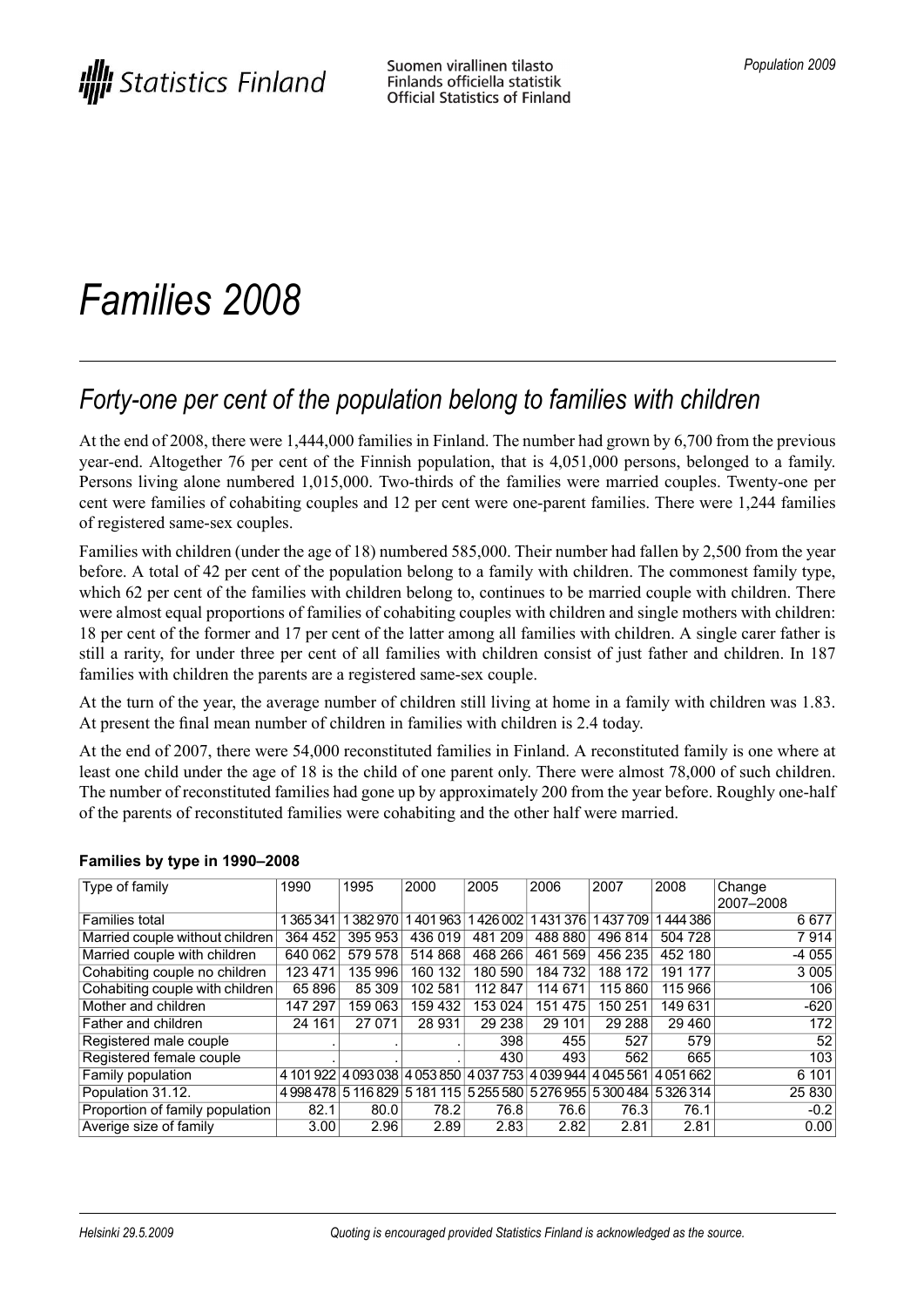# *Contents*

| <b>Tables</b>                                                                                             |  |
|-----------------------------------------------------------------------------------------------------------|--|
|                                                                                                           |  |
|                                                                                                           |  |
|                                                                                                           |  |
|                                                                                                           |  |
| Figures                                                                                                   |  |
| Families with underage children by type and age of wife/mother in 2008 (families with father and children |  |
|                                                                                                           |  |
|                                                                                                           |  |
| Families by type and age of wife/mother in 2008 (families with father and children by age of father)8     |  |
|                                                                                                           |  |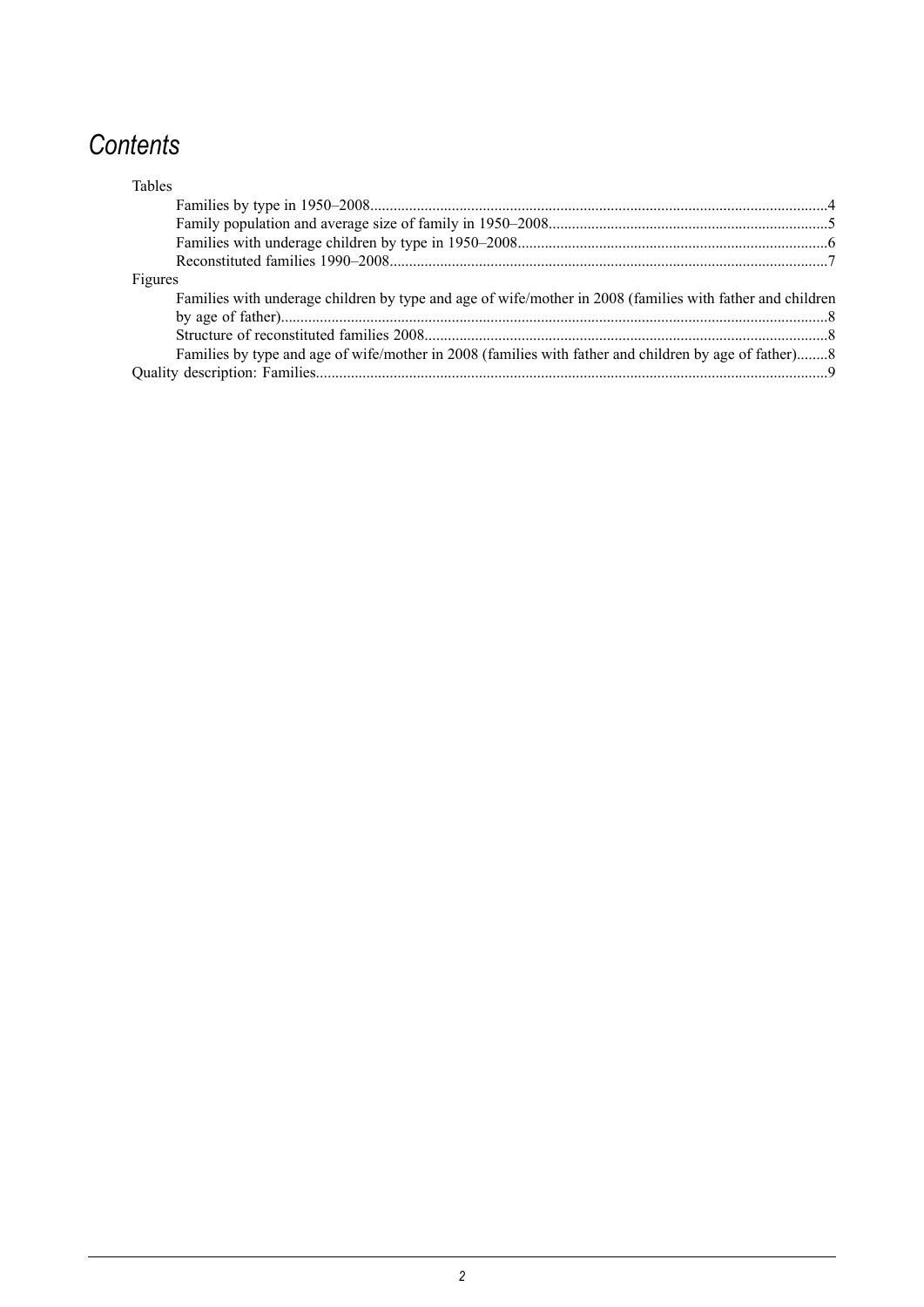# *Tables*

- 1) Väestölaskennan perhetyyppijakauma korjattu haastattelututkimusten perusteella
- 2) Väestölaskennan perhetyyppijakaumaa korjattu vuosien 1981 ja 1987
- 3) Rekisteröity pari ja lapsia -perhetyypin perheitä oli yhteensä 193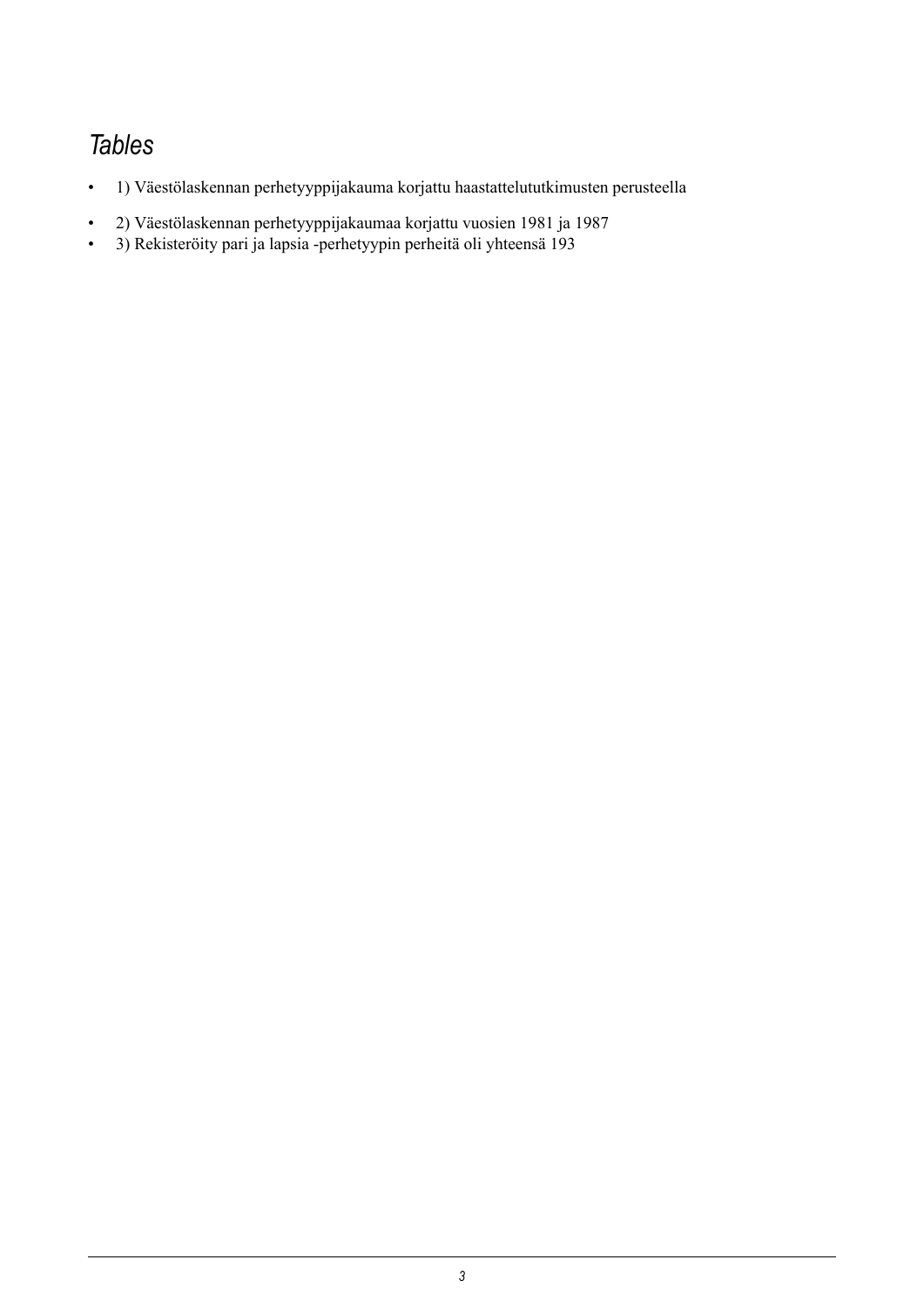# <span id="page-3-0"></span>**Families by type in 1950–2008**

| Corrected on 19 August 2009. The corrections are indicated in red. |           |          |             |                      |                      |            |                  |                         |                      |
|--------------------------------------------------------------------|-----------|----------|-------------|----------------------|----------------------|------------|------------------|-------------------------|----------------------|
| Year                                                               | Total     | Maried   | Married     | Cohabiting           | Cohabiting           | Mother and | Father and       | Registered   Registered |                      |
|                                                                    |           | couple   | couple with | couple               | couple with children |            | children         | male                    | female               |
|                                                                    |           | without  | children    | without              | children             |            |                  | couple 3)               | couple 3)            |
|                                                                    |           | children |             | children             |                      |            |                  |                         |                      |
| 1950                                                               | 930,572   | 176,650  | 593,763     |                      |                      | 137,803    | 22,356           |                         |                      |
| 1960                                                               | 1,036,270 | 207,897  | 678,822     |                      | $\ddotsc$            | 129,706    | 19,845           | ٠.                      |                      |
| 1970                                                               | 1,153,878 | 260,562  | 722,001     | 19,100               | 6,800                | 126,394    | 19,021           |                         |                      |
|                                                                    |           |          |             |                      |                      |            |                  |                         |                      |
| 1)<br>19802                                                        | 1,278,102 | 302,818  | 711,226     | 65,900               | 36,200               | 140,725    | 21,233           |                         |                      |
|                                                                    |           |          |             |                      |                      |            |                  | $\ddot{\phantom{a}}$    | $\ddot{\phantom{a}}$ |
| 1985                                                               | 1,331,971 | 323,584  | 701,544     | 87,709               | 46,632               | 149,399    | 23,103           | $\ddot{\phantom{a}}$    | $\ddotsc$            |
| 1990                                                               | 1,365,341 | 364,452  | 640,062     | 123,471              | 65,896               | 147,297    | 24,161           | $\ddot{\phantom{a}}$    | $\ddotsc$            |
| 1991                                                               |           |          |             |                      |                      |            |                  | $\ddot{\phantom{a}}$    | ٠.                   |
| 1992                                                               | 1,374,961 | 376,429  | 617,303     | 129,031              | 75,617               | 151,373    | 25,208           | $\ddot{\phantom{a}}$    | $\ddotsc$            |
| 1993                                                               | 1,377,451 | 380,753  | 607,921     | 129,429              | 79,739               | 153,774    | 25,835           | $\ddot{\phantom{a}}$    | $\cdot$ .            |
| 1994                                                               | 1,379,852 | 388,417  | 593,787     | 131,899              | 81,755               | 157,429    | 26,565           | $\ddot{\phantom{a}}$    | $\ddot{\phantom{1}}$ |
| 1995                                                               | 1,382,970 | 395,953  | 579,578     | 135,996              | 85,309               | 159,063    | 27,071           | $\ddot{\phantom{a}}$    | $\ddotsc$            |
| 1996                                                               | 1,386,414 | 403,584  | 566,686     | 140,194              | 88,906               | 159,563    | 27,481           | $\ddot{\phantom{a}}$    | $\ddotsc$            |
| 1997                                                               | 1,389,920 | 410,743  | 553,729     | 144,557              | 93,058               | 159,918    | 27,915           | $\ddot{\phantom{a}}$    | $\cdot$ .            |
| 1998                                                               | 1,393,793 | 418,927  | 539,899     | 150,272              | 96,228               | 160,059    | 28,408           | ٠.                      | $\ddotsc$            |
| 1999                                                               | 1,397,660 | 427,138  | 526,257     | 155,476              | 99,922               | 160,157    | 28,710           | $\ddot{\phantom{a}}$    | $\cdot$ .            |
| 2000                                                               | 1,401,963 | 436,019  | 514,868     | 160,132              | 102,581              | 159,432    | 28,931           | ٠.                      | $\cdot$ .            |
| 2001                                                               | 1,407,759 | 446,404  | 501,981     | 166,601              | 105,399              | 158,440    | 28,934           |                         |                      |
| 2002                                                               | 1,411,947 | 454,977  | 492,524     | 170,368              | 107,443              | 157,143    | 29,093           | 207                     | 192                  |
|                                                                    |           |          |             |                      | 109,672              | 156,235    |                  |                         |                      |
| 2003                                                               | 1,415,104 | 462,561  | 483,140     | 174,144              |                      |            | 29,352           | 271                     | 275                  |
| 2004                                                               | 1,420,781 | 471,962  | 475,705     | 177,095              | 111,294              | 154,851    | 29,192           | 325                     | 357                  |
| 2005                                                               | 1,426,002 | 481,209  | 468,266     | 180,590              | 112,847              | 153,024    | 29,238           | 398                     | 430                  |
| 2006                                                               | 1,431,376 | 488,880  | 461,569     | 184,732              | 114,671              | 151,475    | 29,101           | 455                     | 493                  |
| 2007                                                               | 1,437,709 | 496,814  | 456,235     | 188,172              | 115,860              | 150,251    | 29,288           | 527                     | 562                  |
| 2008                                                               | 1,444,386 | 504,728  | 452,180     | 191,177              | 115,966              | 149,631    | 29,460           | 579                     | 665                  |
| Percentage                                                         |           |          |             |                      |                      |            |                  |                         |                      |
| 1950                                                               | 100.0     | 19.0     | 63.8        | $\ddot{\phantom{a}}$ | $\ddot{\phantom{a}}$ | 14.8       | $\overline{2.4}$ | $\ddot{\phantom{a}}$    |                      |
| 1960                                                               | 100.0     | 20.1     | 65.5        |                      |                      | 12.5       | 1.9              | ٠.                      |                      |
| 1970                                                               | 100.0     | 22.6     | 62.6        | 1.7                  | 0.6                  | 11.0       | 1.6              |                         |                      |
| 1)                                                                 |           |          |             |                      |                      |            |                  |                         |                      |
| 1980                                                               | 100.0     | 23.7     | 55.6        | 5.2                  | 2.8                  | 11.0       | 1.7              | ٠.                      |                      |
| 2)                                                                 |           |          |             |                      |                      |            |                  |                         |                      |
| 1985                                                               | 100.0     | 24.3     | 52.7        | 6.6                  | $\overline{3.5}$     | 11.2       | 1.7              | $\ddot{\phantom{0}}$    | $\ddot{\phantom{a}}$ |
| 1990                                                               | 100.0     | 26.7     | 46.9        | 9.0                  | 4.8                  | 10.8       | 1.8              | ٠.                      |                      |
| 1991                                                               |           |          |             |                      |                      |            |                  |                         |                      |
| 1992                                                               | 100.0     | 27.4     | 44.9        | 9.4                  | 5.5                  | 11.0       | 1.8              |                         | $\ddotsc$            |
| 1993                                                               | 100.0     | 27.6     | 44.1        | 9.4                  | 5.8                  | 11.2       | 1.9              |                         |                      |
| 1994                                                               | 100.0     | 28.1     | 43.0        | 9.6                  | 5.9                  | 11.4       | 1.9              | ٠.                      | ٠.                   |
|                                                                    |           |          |             |                      |                      |            |                  | $\ddot{\phantom{a}}$    | $\cdot$ .            |
| 1995                                                               | 100.0     | 28.6     | 41.9        | 9.8                  | 6.2                  | 11.5       | 2.0              | $\ddot{\phantom{a}}$    | $\cdot$ .            |
| 1996                                                               | 100.0     | 29.1     | 40.9        | 10.1                 | 6.4                  | 11.5       | 2.0              | $\ddot{\phantom{0}}$    | ٠.                   |
| 1997                                                               | 100.0     | 29.6     | 39.8        | 10.4                 | 6.7                  | 11.5       | 2.0              | $\ddot{\phantom{a}}$    | $\ddotsc$            |
| 1998                                                               | 100.0     | 30.1     | 38.7        | 10.8                 | 6.9                  | 11.5       | 2.0              | $\ddot{\phantom{a}}$    | $\cdot$ .            |
| 1999                                                               | 100.0     | 30.6     | 37.7        | 11.1                 | 7.1                  | 11.5       | 2.1              | $\ddot{\phantom{a}}$    | $\ddot{\phantom{0}}$ |
| 2000                                                               | 100.0     | 31.1     | 36.7        | 11.4                 | 7.3                  | 11.4       | 2.1              |                         | $\cdot$ .            |
| 2001                                                               | 100.0     | 31.7     | 35.7        | 11.8                 | 7.5                  | 11.3       | 2.1              | $\ddot{\phantom{a}}$    | $\ldots$             |
| 2002                                                               | 100.0     | 32.2     | 34.9        | 12.1                 | 7.6                  | 11.1       | 2.1              | 0.0                     | 0.0                  |
| 2003                                                               | 100.0     | 32.7     | 34.1        | 12.3                 | 7.8                  | 11.0       | 2.1              | 0.0                     | 0.0                  |
| 2004                                                               | 100.0     | 33.2     | 33.5        | 12.5                 | 7.8                  | 10.9       | 2.1              | 0.0                     | 0.0                  |
| 2005                                                               | 100.0     | 33.7     | 32.8        | 12.7                 | 7.9                  | 10.7       | 2.1              | 0.0                     | 0.0                  |
| 2006                                                               | 100.0     | 34.2     | 32.2        | 12.9                 | 8.0                  | 10.6       | 2.0              | 0.0                     | 0.0                  |
| 2007                                                               | 100.0     | 34.6     | 31.7        | 13.1                 | 8.1                  | 10.5       | 2.0              | 0.0                     | 0.0                  |
| 2008                                                               | 100.0     | 34.9     | 31.3        | 13.2                 | 8.0                  | 10.4       | 2.0              | 0.0                     | 0.0                  |
|                                                                    |           |          |             |                      |                      |            |                  |                         |                      |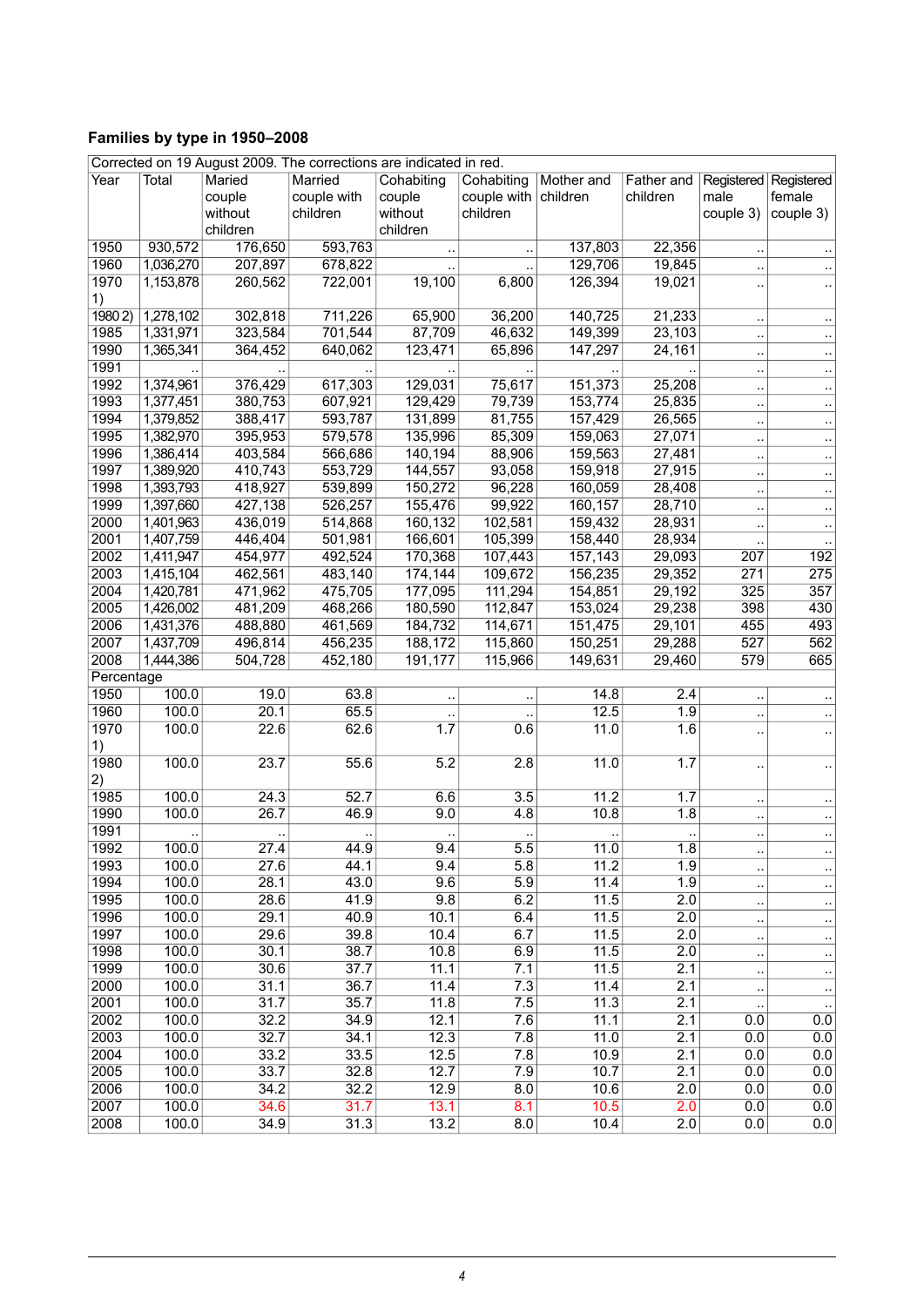| Year | Families, | Family     | Whole       | Proportion of family population, % Average size of family |      |
|------|-----------|------------|-------------|-----------------------------------------------------------|------|
|      | total     | population | population  |                                                           |      |
| 1950 | 930,572   | 3,457,474  | 4,029,803   | 85.8                                                      | 3.72 |
| 1960 | 1,036,270 | 3,855,037  | 4,446,222   | 86.7                                                      | 3.72 |
| 1970 | 1,153,878 | 3,986,005  | 4,598,336   | 86.7                                                      | 3.45 |
| 1980 | 1,278,102 | 4,023,091  | 4,787,778   | 84.0                                                      | 3.15 |
| 1985 | 1,331,971 | 4,108,856  | 4,910,664   | 83.7                                                      | 3.08 |
| 1990 | 1,365,341 | 4,101,922  | 4,998,478   | 82.1                                                      | 3.00 |
| 1991 |           |            |             |                                                           |      |
| 1992 | 1,374,961 | 4,111,580  | 5,054,982   | 81.3                                                      | 2.99 |
| 1993 | 1,377,451 | 4,114,603  | 5,077,912   | 81.0                                                      | 2.99 |
| 1994 | 1,379,852 | 4,102,865  | 5,098,754   | 80.5                                                      | 2.97 |
| 1995 | 1,382,970 | 4,093,038  | 5,116,829   | 80.0                                                      | 2.96 |
| 1996 | 1,386,414 | 4,086,104  | 5,132,320   | 79.6                                                      | 2.95 |
| 1997 | 1,389,920 | 4,079,391  | 5, 147, 349 | 79.3                                                      | 2.93 |
| 1998 | 1,393,793 | 4,069,211  | 5,159,646   | 78.9                                                      | 2.92 |
| 1999 | 1,397,660 | 4,059,928  | 5,171,302   | 78.5                                                      | 2.90 |
| 2000 | 1,401,963 | 4,053,850  | 5,181,115   | 78.2                                                      | 2.89 |
| 2001 | 1,407,759 | 4,046,205  | 5,194,901   | 77.9                                                      | 2.87 |
| 2002 | 1,411,947 | 4,042,577  | 5,206,295   | 77.6                                                      | 2.86 |
| 2003 | 1,415,104 | 4,037,970  | 5,219,732   | 77.4                                                      | 2.85 |
| 2004 | 1,420,781 | 4,038,055  | 5,236,611   | 77.1                                                      | 2.84 |
| 2005 | 1,426,002 | 4,037,753  | 5,255,580   | 76.8                                                      | 2.83 |
| 2006 | 1,431,376 | 4,039,944  | 5,276,955   | 76.6                                                      | 2.82 |
| 2007 | 1,437,709 | 4,045,561  | 5,300,484   | 76.3                                                      | 2.81 |
| 2008 | 1,444,386 | 4,051,662  | 5,326,314   | 76.1                                                      | 2.81 |

# <span id="page-4-0"></span>**Family population and average size of family in 1950–2008**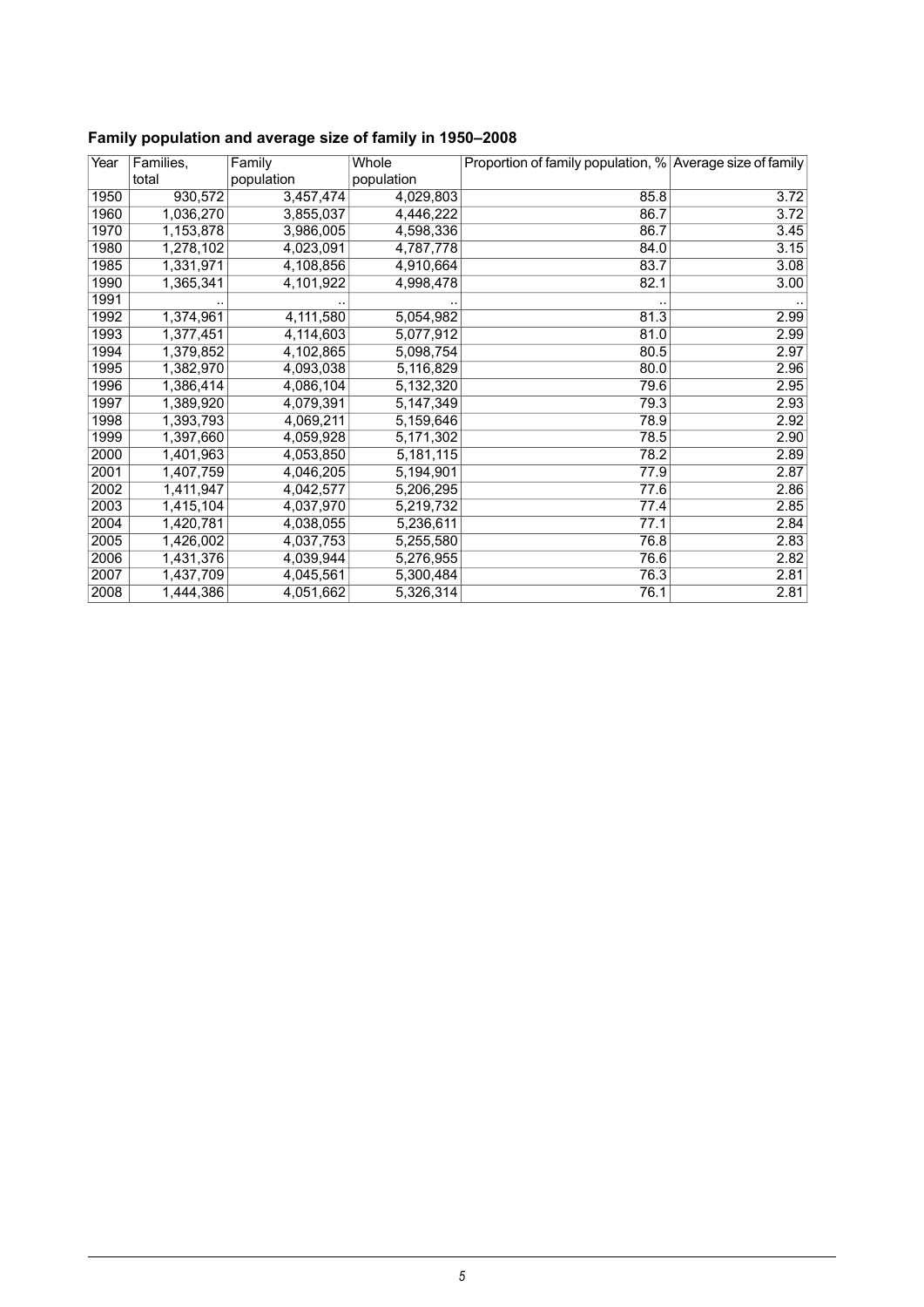| Year       | Total           | Married     |                      | Cohabiting   Mother and   Father |                  |                      | Registered Persons in Families |                      |                      | Families Population    |
|------------|-----------------|-------------|----------------------|----------------------------------|------------------|----------------------|--------------------------------|----------------------|----------------------|------------------------|
|            |                 | couple with | couple with children |                                  | and              | partnership families |                                | with                 | with                 | belonging              |
|            |                 | children    | children             |                                  | children         | with                 | with                           | children             | children             | to                     |
|            |                 |             |                      |                                  |                  | children             | underage                       | aged under           | of all               | families               |
|            |                 |             |                      |                                  |                  |                      | children                       | 18                   | families,            | with                   |
|            |                 |             |                      |                                  |                  |                      |                                |                      | %                    | children,              |
|            |                 |             |                      |                                  |                  |                      |                                |                      |                      | %                      |
| 1950       | 599,329         | 515,115     |                      | 74,319                           | 9,895            | $\ddot{\phantom{a}}$ |                                | 1,341,330            | 64.4                 | $\ldots$               |
| 1960       | 678,046         | 601,542     |                      | 67,381                           | 9,123            | $\ddotsc$            |                                | 1,536,464            | 65.4                 | $\ddot{\phantom{1}}$   |
|            | 1970 1) 677,035 | 602,076     | 5,800                | 61,173                           | 7,986            | $\ddot{\phantom{a}}$ |                                | 1,345,089            | 58.7                 | $\ldots$               |
| 19802      | 688,732         | 572,142     | 32,100               | 74,839                           | 9,651            | $\cdot$              |                                | 1,163,926            | 53.9                 | $\cdot$ .              |
| 1985       | 659,052         | 533,787     | 41,458               | 74,238                           | 9,569            | $\ddot{\phantom{a}}$ |                                | 1,136,027            | 49.5                 | $\ddotsc$              |
| 1990       | 640,637         | 490,999     | 59,900               | 78,948                           | 10,790           | $\ddot{\phantom{a}}$ | 2,437,592                      | 1,135,686            | 46.9                 | 48.8                   |
| 1991       |                 |             |                      |                                  |                  | $\ddot{\phantom{a}}$ |                                |                      |                      |                        |
| 1992       | 647,571         | 479,057     | 69,622               | 86,848                           | 12,044           | $\ddot{\phantom{a}}$ | 2,461,470                      | 1,152,689            | 47.1                 | 48.7                   |
| 1993       | 647,123         | 470,980     | 73,332               | 90,267                           | 12,544           | $\ddotsc$            | 2,460,931                      | 1,154,566            | 47.0                 | 48.5                   |
| 1994       | 643,799         | 459,978     | 75,233               | 95,426                           | 13,162           | $\ddot{\phantom{a}}$ | 2,443,563                      | 1,152,947            | 46.7                 | 47.9                   |
| 1995       | 639,610         | 449,241     | 78,528               | 98,351                           | 13,490           | $\ddot{\phantom{a}}$ | 2,425,426                      | 1,150,562            | 46.2                 | 47.4                   |
| 1996       | 635,034         | 438,883     | 82,135               | 100,219                          | 13,797           | $\ddot{\phantom{0}}$ | 2,407,133                      | 1,146,986            | 45.8                 | 46.9                   |
| 1997       | 630,472         | 428,922     | 86,176               | 101,309                          | 14,065           | $\ddot{\phantom{a}}$ | 2,389,433                      | 1,142,337            | 45.4                 | 46.4                   |
| 1998       | 625,392         | 418,883     | 89,315               | 102,767                          | 14,427           | $\ddot{\phantom{a}}$ | 2,367,472                      | 1,135,233            | 44.9                 | 45.9                   |
| 1999       | 619,641         | 408,234     | 92,819               | 103,872                          | 14,716           | $\ddot{\phantom{a}}$ | 2,343,417                      | 1,127,252            | 44.3                 | 45.3                   |
| 2000       | 612,627         | 398,892     | 95,120               | 103,984                          | 14,631           | $\ddotsc$            | 2,317,291                      | 1,116,687            | 43.7                 | 44.7                   |
| 2001       | 605,322         | 389,174     | 97,738               | 103,866                          | 14,544           | $\ddot{\phantom{0}}$ | 2,288,171                      | 1,105,988            | 43.0                 | 44.0                   |
| 2002       | 598,917         | 381,340     | 99,625               | 103,286                          | 14,634           | 32                   | 2,265,406                      | 1,096,705            | 42.4                 | 43.5                   |
| 2003       | 595,027         | 374,940     | 101,742              | 103,446                          | 14,852           | 47                   | 2,249,410                      | 1,090,551            | 42.0                 | 43.1                   |
| 2004       | 592,809         | 371,323     | 103,214              | 103,376                          | 14,837           | 59                   | 2,239,701                      | 1,087,510            | 41.7                 | 42.8                   |
| 2005       | 591,528         | 368,553     | 104,782              | 103,044                          | 15,063           | 86                   | 2,232,613                      | 1,084,865            | 41.5                 | 42.5                   |
| 2006       | 589,448         | 365,326     | 106,422              | 102,469                          | 15,111           | 120                  | 2,223,718                      | 1,080,728            | 41.2                 | 42.1                   |
| 2007       | 587,767         | 362,884     | 107,290              | 102,156                          | 15,291           | 146                  | 2,216,526                      | 1,076,522            | 40.9                 | 41.8                   |
| 2008       | 585,224         | 360,904     | 107,034              | 101,717                          | 15,382           | 187                  | 2,206,209                      | 1,071,800            | 40.5                 | 41.4                   |
| Percentage |                 |             |                      |                                  |                  |                      |                                |                      |                      |                        |
| 1950       | 100.0           | 85.9        |                      | 12.4                             | 1.7              | ٠.                   |                                | $\ddotsc$            |                      |                        |
| 1960       | 100.0           | 88.7        |                      | 9.9                              | 1.3              | $\ddotsc$            |                                | $\ddot{\phantom{0}}$ | $\ddot{\phantom{a}}$ | $\cdot$ .              |
| 1970       | 100.0           | 88.9        | 0.9                  | 9.0                              | 1.2              | $\ddot{\phantom{0}}$ | $\ddot{\phantom{a}}$           | $\ddot{\phantom{a}}$ | $\ddot{\phantom{a}}$ | $\ldots$               |
| 1980       | 100.0           | 83.1        | 4.7                  | 10.9                             | 1.4              | $\ddot{\phantom{a}}$ |                                | μ,                   | $\ddot{\phantom{a}}$ | $\cdot$ .              |
| 1985       | 100.0           | 81.0        | 6.3                  | 11.3                             | 1.5              | $\ddotsc$            | $\cdot$ .                      | $\ddotsc$            |                      | $\ldots$               |
| 1990       | 100.0           | 76.6        | 9.4                  | 12.3                             | 1.7              | $\ddotsc$            | $\ddotsc$                      | $\ddotsc$            |                      | $\ddotsc$              |
| 1991       |                 |             |                      |                                  | $\ddotsc$        | $\ddot{\phantom{0}}$ |                                | $\ddotsc$            |                      | $\cdot$ .              |
| 1992       | 100.0           | 74.0        | 10.8                 | 13.4                             | $\overline{1.9}$ | $\ddot{\phantom{a}}$ |                                | $\ddot{\phantom{0}}$ | $\ddot{\phantom{a}}$ | $\ldots$               |
| 1993       | 100.0           | 72.8        | 11.3                 | 13.9                             | 1.9              |                      |                                |                      |                      |                        |
| 1994       | 100.0           | 71.4        | 11.7                 | 14.8                             | 2.0              | $\cdot$ .            | $\ddot{\phantom{a}}$           | $\ddotsc$            |                      | $\cdot$ .              |
| 1995       | 100.0           | 70.2        | 12.3                 | 15.4                             | 2.1              | $\ddot{\phantom{a}}$ |                                | $\ddot{\phantom{0}}$ |                      | $\sim$                 |
| 1996       | 100.0           | 69.1        | 12.9                 | 15.8                             | 2.2              | $\cdot$              | $\ddotsc$                      | $\ddot{\phantom{0}}$ |                      | $\cdot$                |
| 1997       | 100.0           | 68.0        | 13.7                 | 16.1                             | 2.2              | $\ddot{\phantom{0}}$ | $\ddot{\phantom{0}}$           |                      |                      | $\ldots$               |
| 1998       | 100.0           | 67.0        | 14.3                 | 16.4                             | 2.3              | $\ddot{\phantom{0}}$ |                                |                      |                      | $\cdot$ .              |
| 1999       | 100.0           | 65.9        | 15.0                 | 16.8                             | $\overline{2.4}$ | $\ddot{\phantom{0}}$ |                                |                      |                      | $\cdot$ .              |
| 2000       | 100.0           | 65.1        | 15.5                 | 17.0                             | 2.4              | $\ddot{\phantom{0}}$ | $\ddot{\phantom{a}}$           |                      |                      | $\cdot$ .              |
| 2001       | 100.0           | 64.3        | 16.1                 | 17.2                             | 2.4              | ٠.                   |                                |                      |                      | $\cdot$ .              |
| 2002       | 100.0           | 63.7        | 16.6                 | 17.2                             | $\overline{2.4}$ | 0.0                  | $\ddotsc$                      |                      | $\ddot{\phantom{a}}$ | $\cdot$ .              |
| 2003       | 100.0           | 63.0        | 17.1                 | 17.4                             | 2.5              | 0.0                  | $\cdot$ .                      | $\ddot{\phantom{0}}$ |                      | $\cdot$                |
| 2004       | 100.0           | 62.6        | 17.4                 | 17.4                             | 2.5              | 0.0                  |                                |                      |                      |                        |
| 2005       | 100.0           | 62.3        | 17.7                 | 17.4                             | 2.5              | 0.0                  | $\ddot{\phantom{a}}$           | $\ddot{\phantom{0}}$ |                      | $\cdot$ .<br>$\cdot$ . |
| 2006       | 100.0           | 62.0        | 18.1                 | 17.4                             | 2.6              | 0.0                  |                                |                      |                      |                        |
| 2007       | 100.0           | 61.7        | 18.3                 | 17.4                             | 2.6              | 0.0                  |                                | $\ddot{\phantom{1}}$ | $\ddot{\phantom{0}}$ | $\sim$                 |
| 2008       | 100.0           | 61.7        | 18.3                 | 17.4                             | 2.6              | 0.0                  | $\ddot{\phantom{a}}$           | $\ddot{\phantom{a}}$ |                      | $\cdot$<br>$\ddotsc$   |
|            |                 |             |                      |                                  |                  |                      |                                |                      |                      |                        |

# <span id="page-5-0"></span>**Families with underage children by type in 1950–2008**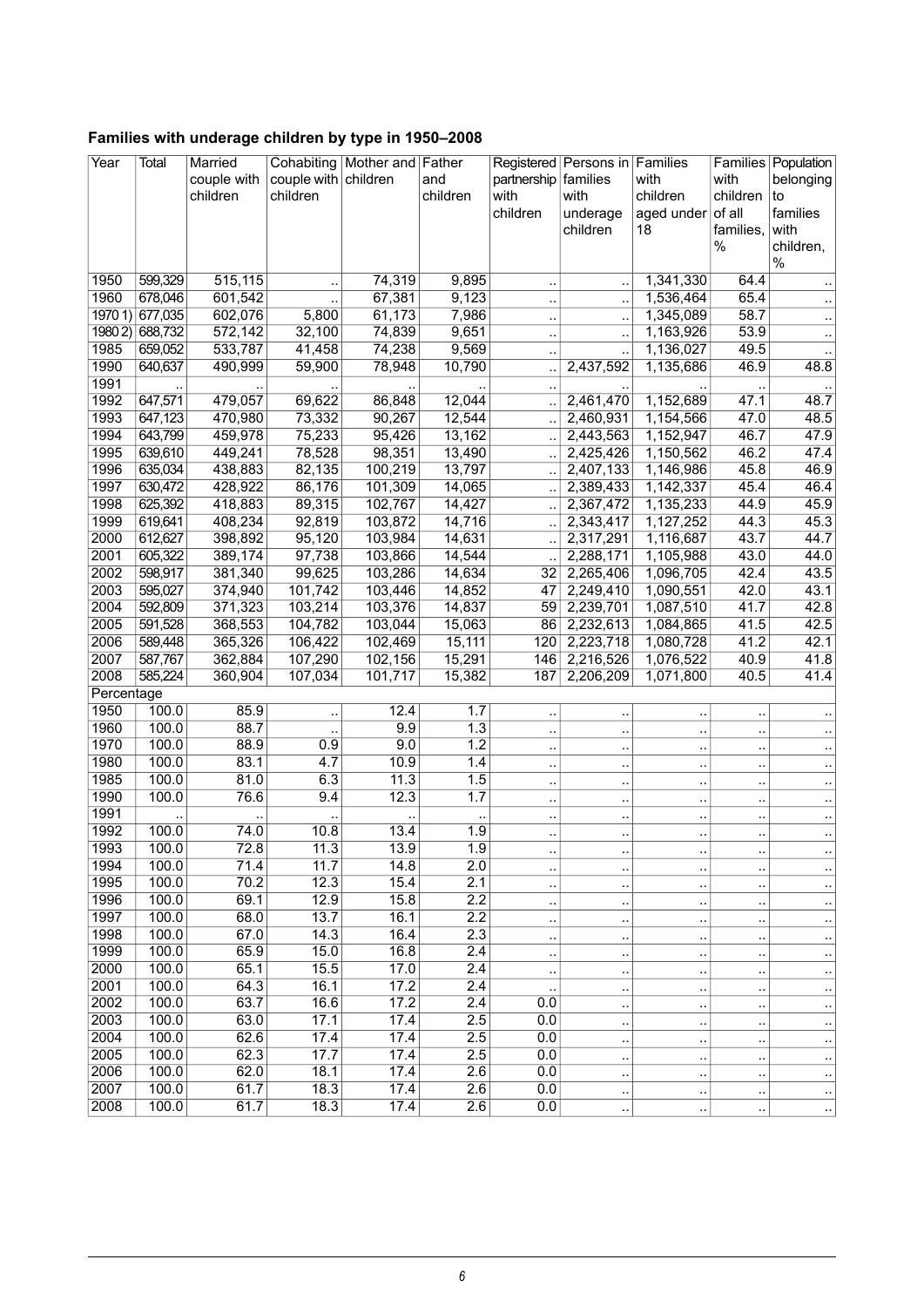#### <span id="page-6-0"></span>**Reconstituted families 1990–2008**

| Year | Total  | Married | Cohabiting | Reconstituted   Mother's |        | Father's | Common   | Children      | 'Non-common'    | Children in   |
|------|--------|---------|------------|--------------------------|--------|----------|----------|---------------|-----------------|---------------|
|      |        | couple  | couple     | families as a children   |        | children | children | under 18 in   | children as a   | reconstituted |
|      |        |         |            | proportion of            |        |          |          | reconstituted | proportion of   | families as   |
|      |        |         |            | families with            |        |          |          | families      | children of all | a proportion  |
|      |        |         |            | children, %              |        |          |          |               | families, %     | of children   |
|      |        |         |            |                          |        |          |          |               |                 | of all        |
|      |        |         |            |                          |        |          |          |               |                 | families, %   |
| 1990 | 44,426 | 21,808  | 22,618     | 6.9                      | 50,713 | 7,443    | 30,089   | 88,245        | 5.1             | 7.8           |
| 1991 |        |         |            |                          |        |          |          |               |                 |               |
| 1992 | 43,647 | 20,109  | 23,538     | 6.7                      | 50,591 | 7,529    | 29,555   | 87,675        | 5.0             | 7.6           |
| 1993 |        |         |            |                          |        |          |          |               |                 |               |
| 1994 | 42,216 | 19,251  | 22,965     | 6.6                      | 49,668 | 7,510    | 28,994   | 86,172        | 5.0             | 7.5           |
| 1995 | 42,460 | 19,197  | 23,263     | 6.6                      | 50,322 | 7,637    | 29,242   | 87,201        | 5.0             | 7.6           |
| 1996 | 43,100 | 19,368  | 23,732     | 6.8                      | 51,567 | 7,710    | 29,476   | 88,753        | 5.2             | 7.7           |
| 1997 | 44,219 | 19,732  | 24,487     | 7.0                      | 53,444 | 7,909    | 29,990   | 91,343        | 5.4             | 8.0           |
| 1998 | 45,296 | 20,173  | 25,123     | 7.2                      | 55,267 | 8,042    | 30,312   | 93,621        | 5.6             | 8.2           |
| 1999 | 47,194 | 20,523  | 26,671     | 7.6                      | 58,115 | 8,191    | 30,723   | 97,029        | 5.9             | 8.6           |
| 2000 | 47,288 | 21,315  | 25,973     | 7.7                      | 58,550 | 8,541    | 30,931   | 98,022        | 6.0             | 8.8           |
| 2001 | 48,359 | 21,846  | 26,513     | 8.0                      | 60,272 | 8,916    | 31,086   | 100,274       | 6.3             | 9.1           |
| 2002 | 49,294 | 22,431  | 26,863     | 8.2                      | 61,816 | 9,120    | 31,226   | 102,162       | 6.5             | 9.3           |
| 2003 | 49,944 | 22,888  | 27,056     | 8.4                      | 63,071 | 9,198    | 31,565   | 103,834       | 6.6             | 9.5           |
| 2004 | 50,867 | 23,872  | 26,995     | 8.6                      | 64,503 | 9,366    | 32,040   | 105,909       | 6.8             | 9.7           |
| 2005 | 52,204 | 24,722  | 27,482     | 8.8                      | 66,228 | 9,746    | 32,465   | 108,439       | 7.0             | 10.0          |
| 2006 | 52,920 | 25,275  | 27,645     | 9.0                      | 67,175 | 10,054   | 32,817   | 110,071       | 7.1             | 10.2          |
| 2007 | 53,482 | 25,901  | 27,581     | 9.1                      | 67,652 | 10,254   | 33,064   | 110,970       | 7.2             | 10.3          |
| 2008 | 53,674 | 26,415  | 27,259     | 9.2                      | 67,463 | 10,378   | 33,227   | 111,068       | 7.3             | 10.4          |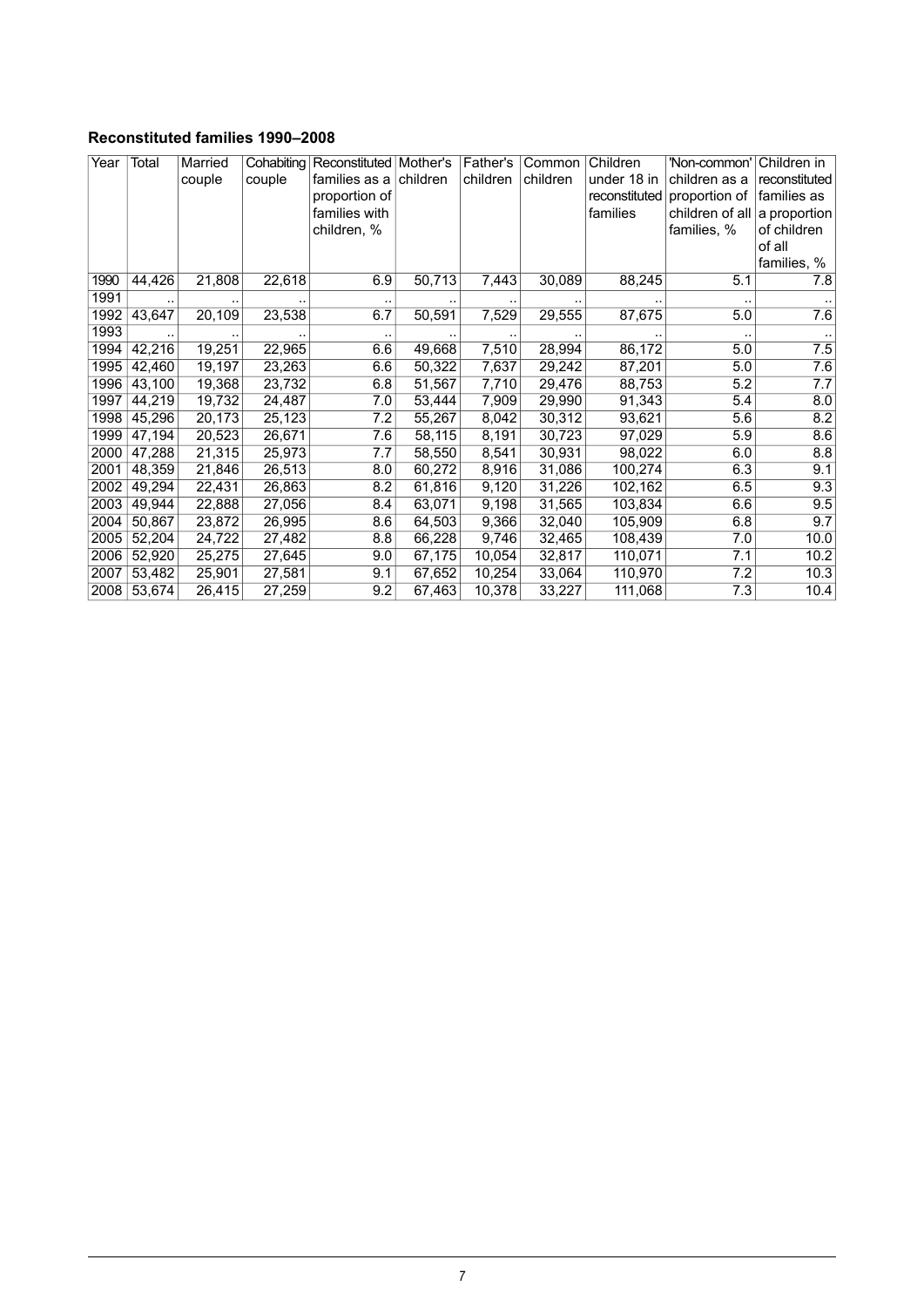# *Figures*



<span id="page-7-0"></span>**Families with underagechildren bytypeand age of wife/mother in 2008(families with fatherand children by age of father)**

#### <span id="page-7-1"></span>**Structure of reconstituted families 2008**



#### <span id="page-7-2"></span>Families by type and age of wife/mother in 2008 (families with father and children by age of father)

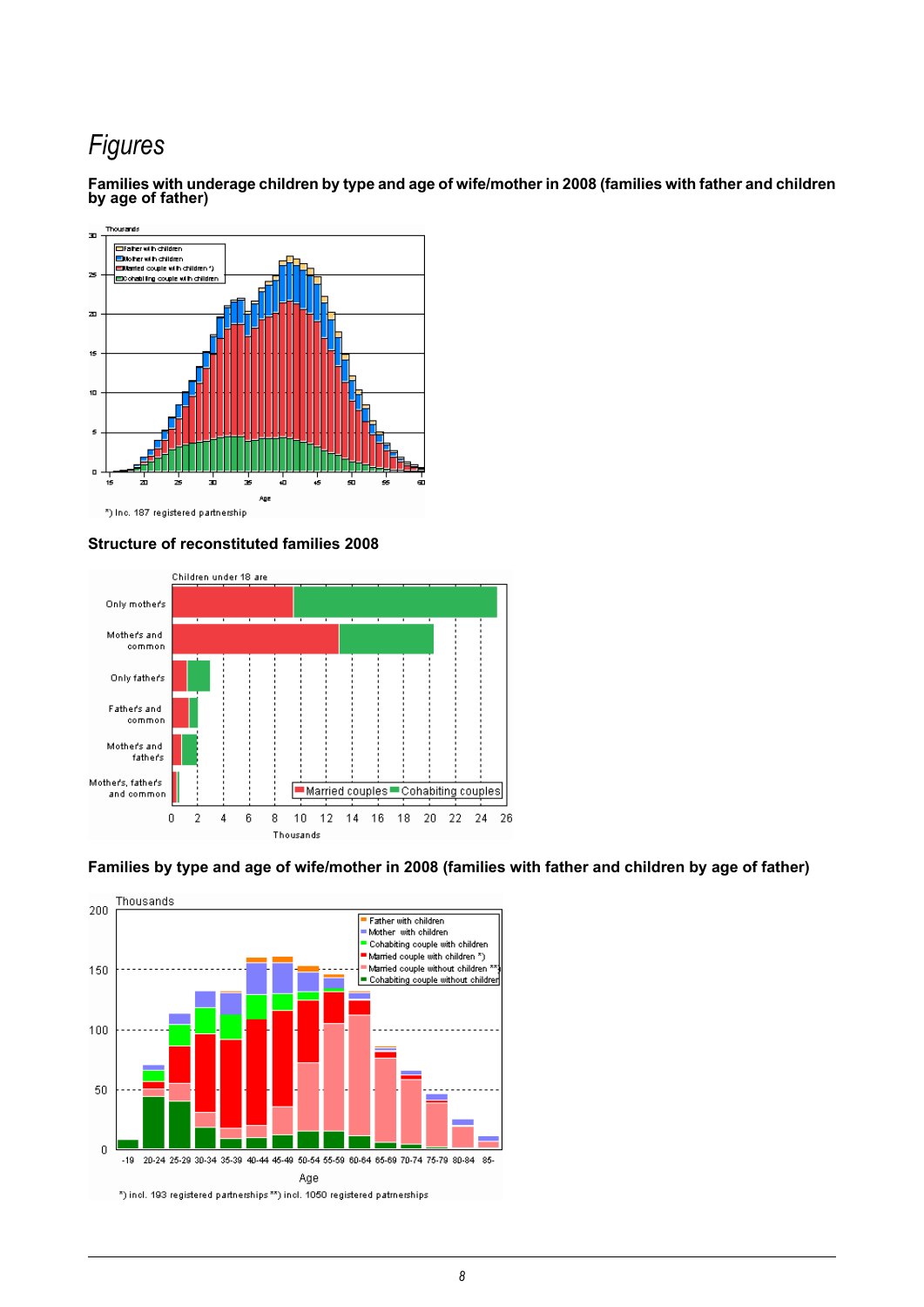# *Quality description: Families*

# <span id="page-8-0"></span>*1. Relevance of statistical information*

The basic data file derives from the population information system of the Central Population Register and covers the population permanently resident in Finland on 31 December 2008.

The Population Register Centre and local register offices maintain Finland's Population Information System. The last population registration was carried out in Finland on 1 January 1989. After that the Population Information System has been updated by notifications of changes. The data stored in the Population Information System are specified in the Population Information Act (11 June 1993/507). Notifications on population changes for the past year are expected by the last day of January (Act on the amendment of Section 18 of the Population Information Act on 24 November 1995). At the beginning of February the Population Register Centre supplies to Statistics Finland the population data for the turn of the year.

Statistics Finland's function is to compile statistics on conditions in society (Statistics Finland Act of 24 January 1992/48). These include also family statistics. Statistics Finland's Rules of Procedure define the Population Statistics unit as the producer of family statistics (Statistics Finland's Rules of Procedure, TK-00-1443-08).

# *Concepts*

In the family statistics **children** comprise the following persons living with their parents:

- biological children;
- adopted children;
- biological children and adopted children of one of the spouses.

Foster children and children in the care of the family are not classified as children.

The definition of child has changed since 1990. A child is now defined as a person who lives with his or her parents irrespective of his or her marital status, unless the person has a spouse or children who live in the same household-dwelling unit. In 1990 only unmarried persons were counted as children. So while in 1990 widowed or divorced persons living with their parents were classified as not belonging to families, since 1992 they have been regarded as members of the family.

A **cohabiting couple** is defined as two spouseless adults of different sex aged 18 and over and occupying the same dwelling on a permanent basis, provided their age difference is less than 16 years and they are not siblings. In case the couple has a common child these specifications do not apply. Same-sex persons living together are not inferred as cohabiting couples. Only registered partnerships are recorded in the statistics.

A **dwelling** refers to a room or a suite of rooms which is intended for year-round habitation; is furnished with a kitchen, kitchenette or cooking area; and has a floor area of at least 7 square metres. Every dwelling must have its own entrance. A single-family house may be entered through an enclosed porch or veranda. If a dwelling is entered through the premises of another dwelling, it is not regarded as a separate dwelling but the two constitute one dwelling.

The **dwelling population** comprises those persons who, according to the Population information system of the Population Register Centre, resided permanently in dwellings at 31 December. Persons permanently institutionalised, living in residential homes and abroad and homeless people are not included in the dwelling population. Likewise, persons living in buildings classified as residential homes, whose living quarters do not meet the definition of dwelling, are not included.

The basic family population differs from the dwelling population in that it also includes those living in residential homes.

A **family** consists of a married or cohabiting couple or persons in a registered partnership and their children living together; or either of the parents and his or her children living together; or a married or cohabiting couple and persons in a registered partnership without children.

Starting from 1 March 2002, same-sex couples have been able to register their partnerships.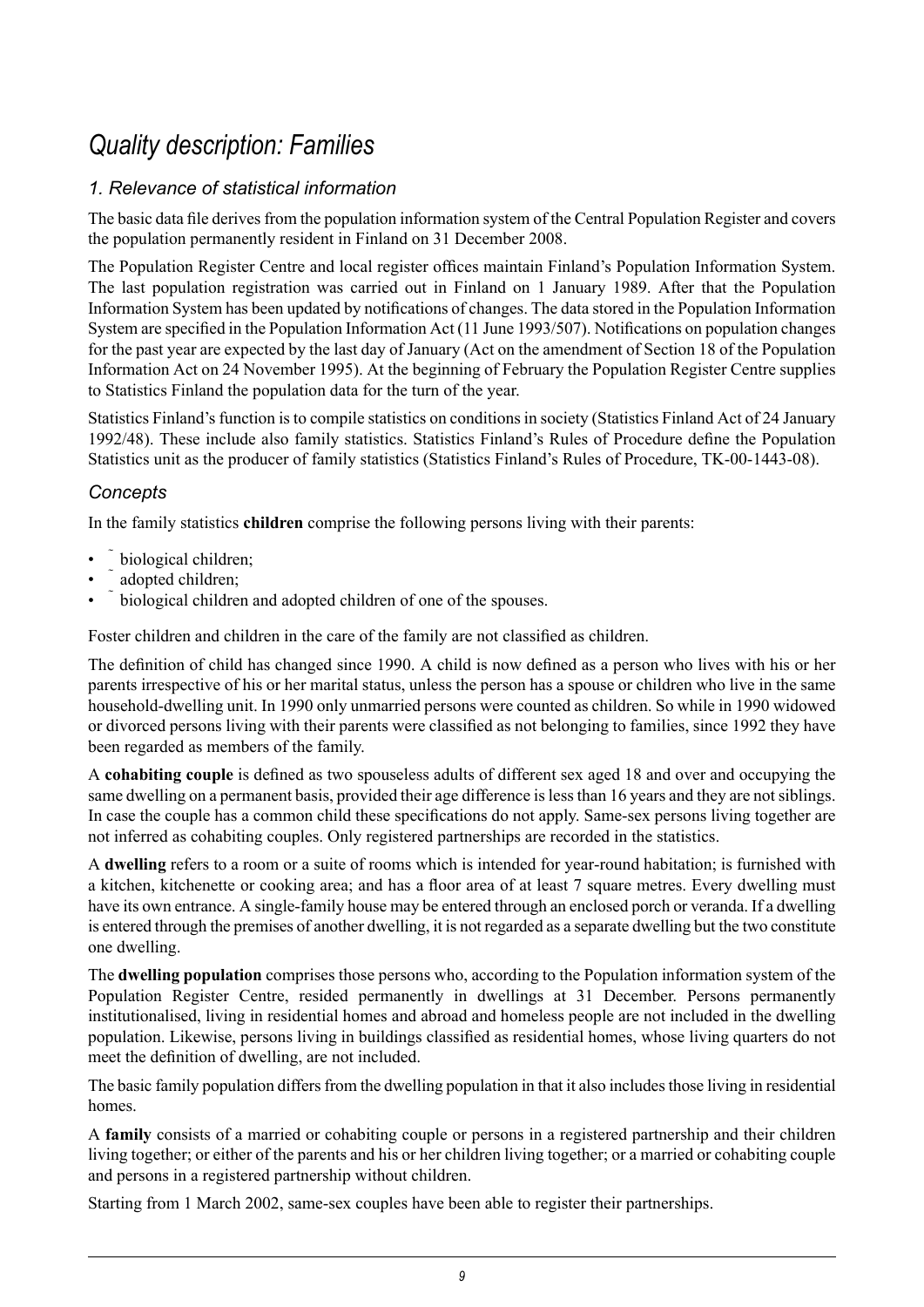Persons living in the household-dwelling unit who are not members of the nuclear family are not included in the family population, even if they are related, unless they form their own family. Brothers and sisters or cousins living together are not a family and do not belong to the family population. The same applies to people who live alone or with a person of the same sex.

Families living in residential homes are included in the family population. In contrast, persons who live in institutions are not included.

A family can consist of no more than two successive generations. If the household-dwelling unit comprises more than two generations, the family is formed starting from the youngest generation. This means, for example, that a mother-in-law or father-in-law living with their child's family will not be included in the family population unless they live together with their spouse, in which case the old couple form their own family.

A family with underage children refers to a family which has at least one child aged under 18 living at home.

Family members are grouped by family status as follows:

- spouse, no children;
- spouse with children;
- $\sim$  cohabiting partner, no children;
- cohabiting partner with children;
- $\tilde{\ }$  partner in a registered partnership, no children;
- partner in a registered partnership with children;
- father/mother without spouse;
- child.

In the family statistics children comprise all persons, regardless of age, who live with their parents, or the spouse's biological or adopted children, but not foster children or children in the care of the family.

**A family with underage children** is a family comprising at least one child aged under 18 living at home.

**A household-dwelling unit** consists of the permanent occupants of a dwelling. Persons who, according to the Population Information System of the Population Register Centre, are institutionalised, homeless, abroad, or registered as unknown, do not constitute household-dwelling units. Additionally, persons living in buildings classified as residential homes do not form household-dwelling units if their living quarters do not meet the definition of a dwelling.

When tabulating registered partnerships together with married or cohabiting couples, **husband** refers to the older partner of the registered couple.

**The number of children** refers to the number of children who are living at home and have the status of a child.

The number of children in families with underage children refers to the number of children aged under 18 living at home.

In **a reconstituted family**, a child aged under 18 is a child of only one of the spouses. Not all the children aged under 18 in the family are common children.

A **spouse** refers to either a married or cohabiting partner or one of the partners of a registered partnership, unless otherwise indicated in the context.

Families are grouped into the following **family types**: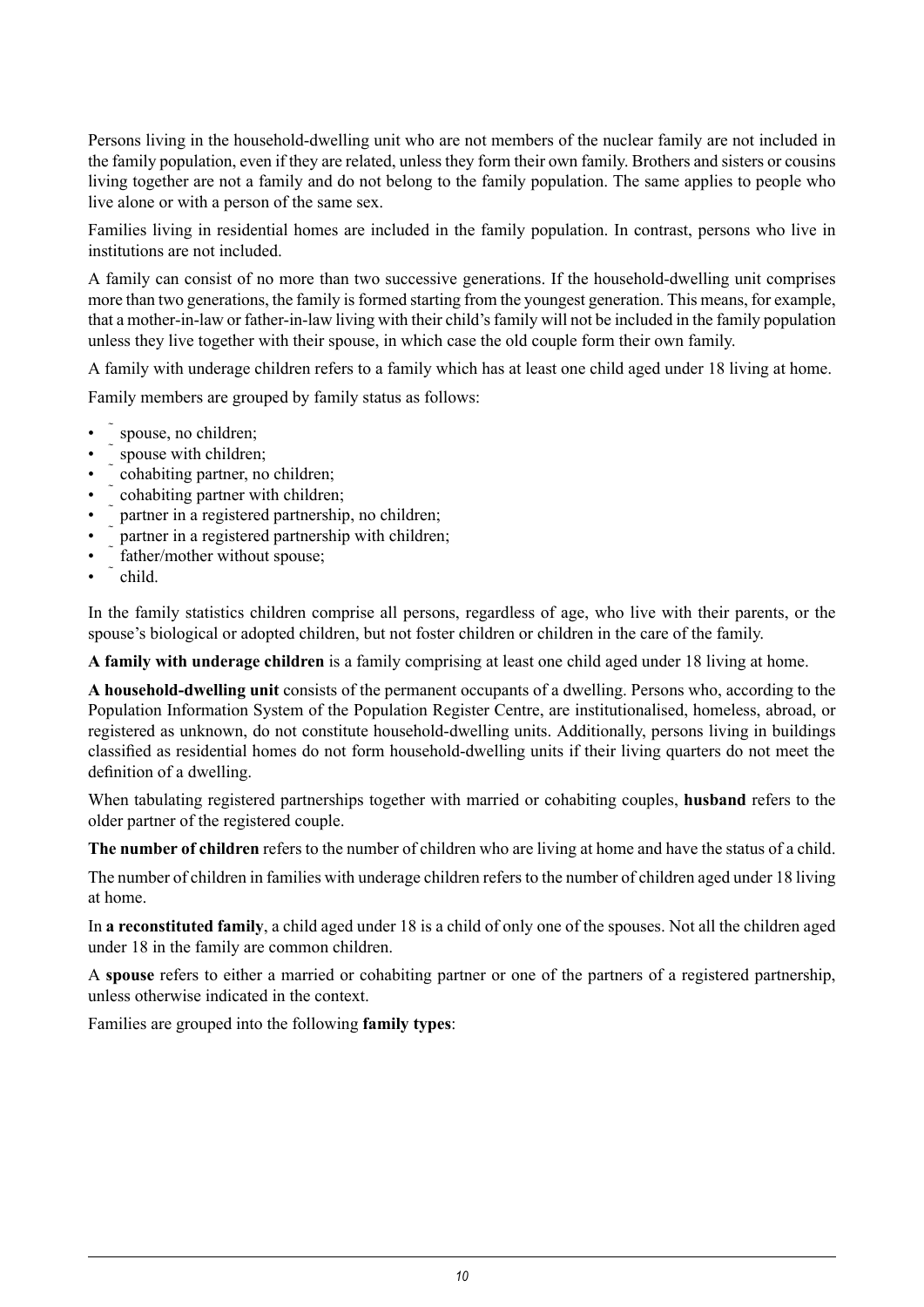- married couple without children;
- married couple without children; cohabiting couple without children;
- married couple with children;
- cohabiting couple with children;
- registered male couple without children;
- registered male couple with children;
- registered female couple without children;
- registered female couple with children;
- mother with children<sup>;</sup>
- father with children

A married or cohabiting couple without children refers to a couple who has never had any children or whose children no longer live with their parents. 'Cohabiting couple with children' contains couples who have common children and also couples whose children are not common.

For reasons of data protection, those living in registered partnerships are grouped together with married persons in municipal tables.

When tabulating registered partnerships together with married or cohabiting couples, **wife** refers to the younger partner of the registered couple.

**A man with a family** is a married or cohabiting partner, a father with children and both partners of a registered male couple.

**A woman with a family** is a married or cohabiting partner, a mother with children and both partners of a registered female couple.

# *2. Methodological description of survey*

The computer program classifies persons on the basis of their permanent place of residence code into household-dwelling units. The record of each person permanently residing in the dwelling includes the personal identification codes of his or her parents, spouse and children. By comparing them the program forms the families.

Before 1990, cohabiting couples were solely inferred with the help of common children. Since year 1992 inferences have been made using a revised program. After joining married couples in the household-dwelling units, this program identifies as cohabiting partners persons who live in the same dwelling, do not have a spouse, are aged 18 or over, and are of the opposite sex, provided that they are not siblings and their age difference is not more than 15 years. These rules do not apply to cohabiting couples with common children.

According to the former concepts, a sole-supporter mother with whom a man of suitable age is residing will be classified as a cohabiting couple. Likewise, the daughter of a family and a man of suitable age possibly residing with the family now form a cohabiting couple.

The inference of families is made difficult by the fact that the population information system is unable to distinguish between subtenants and the rest of the family. According to the reliability study of the 1990 census, there were less than 20,000 subtenants in Finland at that time. Hence, any inferences where the subtenant is identified as the cohabiting partner of the landlord/lady cannot amount to any considerable number, as the precondition is that the subtenant is of a suitable age and a different sex from the spouseless landlord/lady.

If there is more than one suitable candidate, the program selects the person closest in age. If there are more than four persons without a spouse, the program does not classify them as cohabiting couples.

Families are not formed from institutionalised persons.

# *3. Correctness and accuracy of data*

Family statisticians in Finland are privileged in that they have access to a population information system in which each person has, besides his or her personal identification code, also a domicile code, which tells the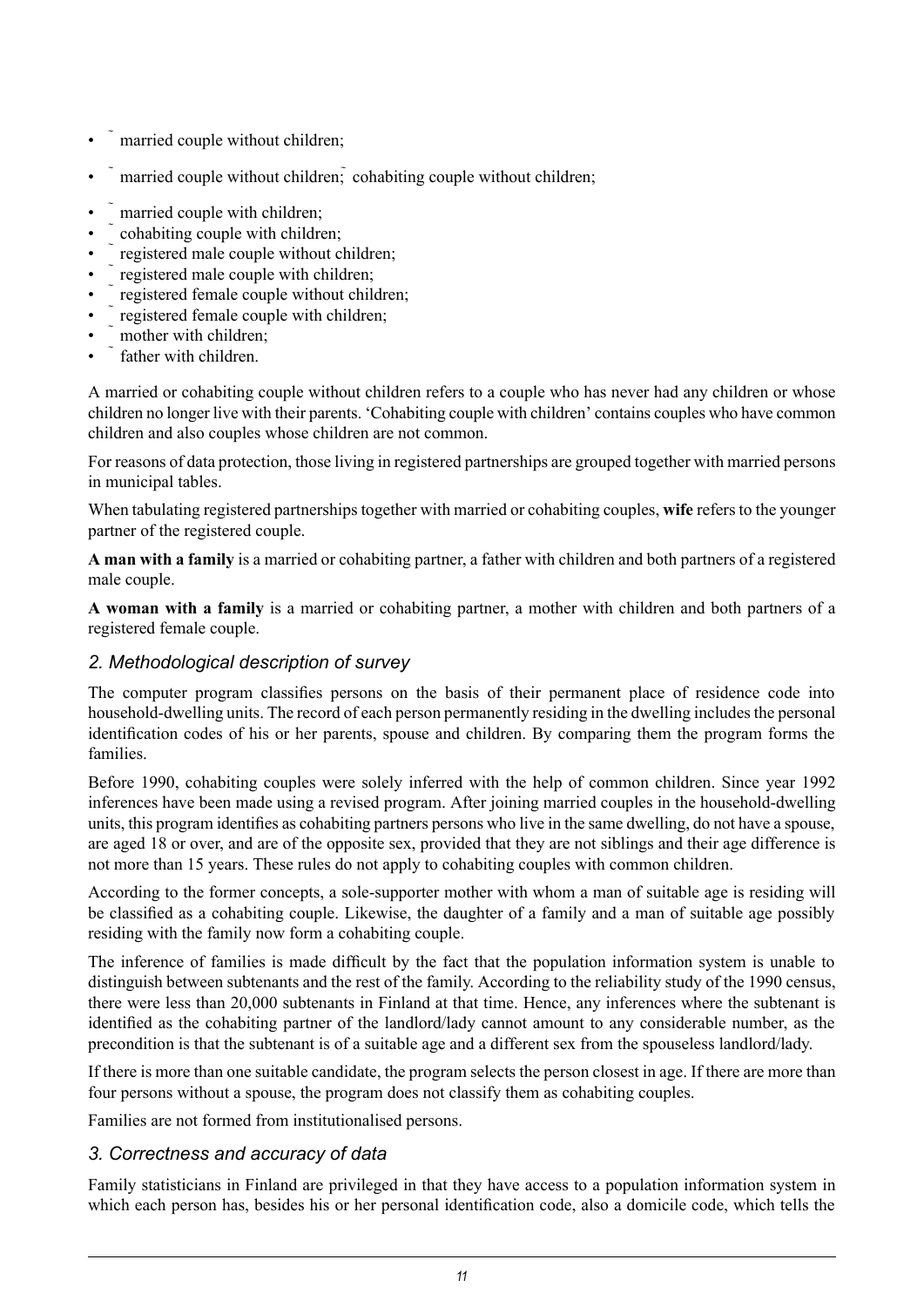dwelling where he or she lives. Family statistics can be compiled from the entire population on an annual basis and quickly without burdening people with costly enquiries. Besides Finland, Denmark isthe only other country where this is possible.

The inference of families from the population information system causes problems, mainly in two respects:

1. Only persons who are registered as domiciled in the same dwelling can be linked as a family.

2. Cohabiting couples (marriage-like relationship) will have to be inferred.

1. According to international concept definitions, the family can also be formed on the basis of the official place of residence, as is done in Finland. However, the families where one of the spouses is registered as domiciled in another locality, due to work, for example, will not be entered in the statistics as complete although he or she spends the weekends and vacations with the rest of the family. Likewise, a couple may reside together, although one of them is still registered as domiciled in some other place, with his or her previous spouse, for example.

In Finland the majority of people do, however, live in the place where they are registered as domiciled. In general, the Population Information System of the Population Register Centre can be considered very exhaustive as regards persons. In order that a person obtains a personal identity code, he or she has to be registered in the Population Information System. It is practically impossible to live in Finland without a personal identity code. A personal identity code is needed so that one can work legally, open a bank account, have dealings with authorities and so on. It can be safely assumed that Finland cannot have any substantial numbers of 'moonlighters' who receive their pay in cash for periods of over one year, for example. Staying in Finland for at least one year is the prerequisite for registering into the population of Finland.

After the abolishment of yearly checking of domicile registers in 1989 the Population Information System has been maintained only by notifications of changes to population information. Their correctness is determined by a reliability survey made on the addresses in the Population Information System.

The Population Register Centre charges Statistics Finland with the task of conducting an annual sample survey on correctness of address information. Around 11,000 people are asked whether their address in the Population Information System is correct. In the 2007 survey, the address was correct for 98.8 per cent of the respondents. The nonresponse rate of the survey was 11.2 per cent. The addresses of the nonrespondents were checked from other sources as far as possible. The address could be established as correct among 90.9 per cent of the nonrespondents, as incorrect among 4.6 per cent and as unverifiable among 4.4 per cent. Assuming that all the unverifiable addresses were incorrect the final proportion of the correct addresses were 97.9 per cent.

In connection with municipal elections, returned notifications of voting sent to foreigners usually reveal around 1,000 persons who have moved from the country without giving notice and are thus still included in the Finnish population. The Population Register Centre removes them from the resident population in the Population Information System before the following turn of the year.

The situation as regard Unlike before, students may now register as domiciled in the locality where they are studying. s the young has improved, thanks to the new Municipality of Residence Act.

2. Inferring a marriage-like relationship from the population information system is more problematic. One alternative is not to enter childless cohabiting couples in the statistics at all and to link cohabiting couples only with the help of common children. But since statistics are supposed to give as truthful a picture of society as possible, we will surely get closer to the truth by inferring cohabiting couples on the basis of a common address than by leaving them out of the statistics altogether. Of all the couples living together, as many as 22 per cent are today cohabiting couples.

The program is also bound to infer non-existing cohabiting couples. On the other hand, it does not classify as cohabiting couples persons aged under 18, nor does it classify those whose age difference is over 15 years as such. The number of cohabiting couples inferred with the help of the program is, however, very close to the figures obtained by interview surveys conducted before the inference was started.

In 1989 cohabiting couples were obtained by a separate interview survey. The interview focused on persons, not families. The question was only posed to persons whose marital status was 'not married'. On the basis of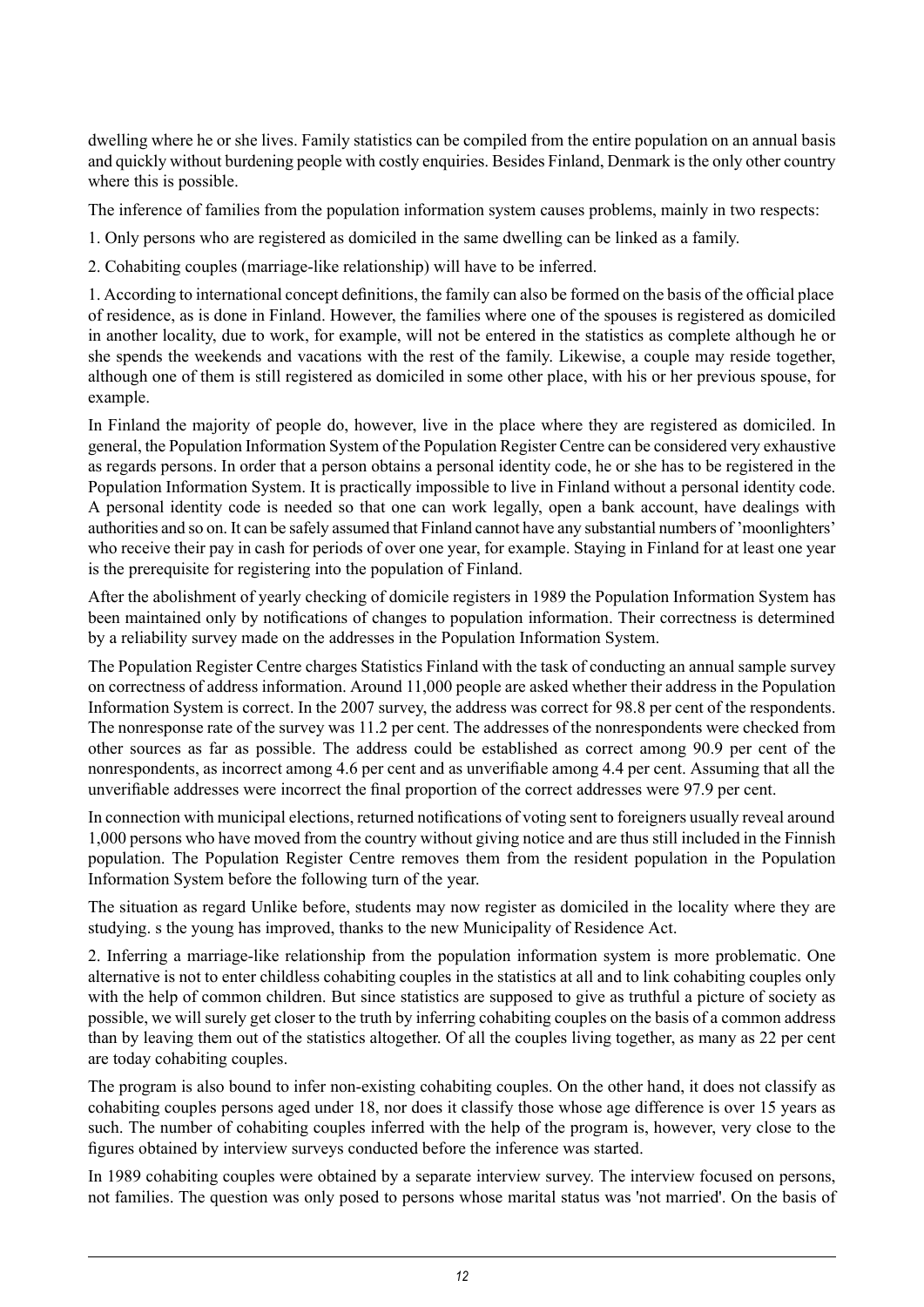the sample, it was estimated that there were 372,000 cohabiting persons aged 15-64 in Finland. In the family statistics for the following year 370,000 persons were classified on the basis of their addresses as cohabiting persons aged 18-64. However, some of these persons had the marital status 'married'. According to the samples, the number of cohabiting persons grew at an annual rate of some 20,000 at the end of the 1980s.

By taking into consideration the differences in age limits and the importance of the marital status in the inference of cohabiting couples, it may be observed that, by inference, the number of cohabiting couplesisslightly smaller than the real situation measured by samples. The inference of cohabiting couples does, however, convey a good enough picture of the family structure in Finnish society. Hence it helps us to monitor the trend in families and to examine different types of families aslarger groups. Certain caution should, however, be exercised in making unit-level inferences on the basis of these couples.

### *4. Timeliness and promptness of published data*

Statistics Finland dates the population at the turn of the year as at the last day of the year. Since 1999 the regional division used has been that of the first day of the following year. Thus the municipalities that unite on the first day of the new year are already combined in the statistics on the last day of the previous year. Where necessary, statistics at the turn of year can also be produced with the municipality division before the unification.

### *5. Accessibility and transparency/clarity of data*

The first family statistics are available from the 1950 and 1960 population censuses. From 1970 onwards population censuses have been conducted every five years. In addition, family data have been published in the years 1977, 1978, 1982, 1984 and 1987. Since 1992 family statistics have been compiled yearly. The Families publication has been produced yearly from 1994.

In the census years data have been combined for families on employment, income, housing, and so on. In other years only demographic data on families are available.

From 1980 to 1989, a yearly review based on a sample of around 10,000 persons was conducted on those living in consensual union in connection with the Labour Force Survey.

From 1870 to 1930 a population census based on person questionnaires was made in major towns every ten years. Some information about household-dwelling units is available from these censuses.

Basic family data are available in electronic form by municipality or with larger regional divisions than municipality in Statistics Finland's free Stat Fin -online service on the Internet at: http://www.stat.fi/tup/tilastotietokannat/index\_en.html

General information and long time series on the families of the whole country can be obtained from the home page of Families at: http://www.stat.fi/til/perh/index\_en.html

The chargeable information service contains more specified information about the families by sub-area of municipality, for example. More information about the service can be found at: http://www.stat.fi/tup/tilastotietokannat/index\_en.html

The Altika statistical service also includes municipality-specific family data from 1980 onwards. More information about Statistics Finland's chargeable services is available at: http://www.stat.fi/tup/tilastotietokannat/index\_en.html

# *6. Comparability of statistics*

Family data are not fully comparable before and after 1990, when cohabiting couples were first concluded on the basis of their living together. For the Families publication, family distributions, inclusive of cohabiting couples without common children, were estimated using the sample surveys for the whole country for the years 1960 and 1970. The figures for 1980 and 1985 were extracted from the original data with the new classification. Inclusion of cohabiting couples in the statistics increases the number of families and at the same time decreases the number of single supporters, because some of the single supporters are cohabiting with their new spouses.

The fact that the marital status of the person classified with the status of a child has not been limited after 1990 also increases the number of families. Now a divorced person who comes back to live with his or her mother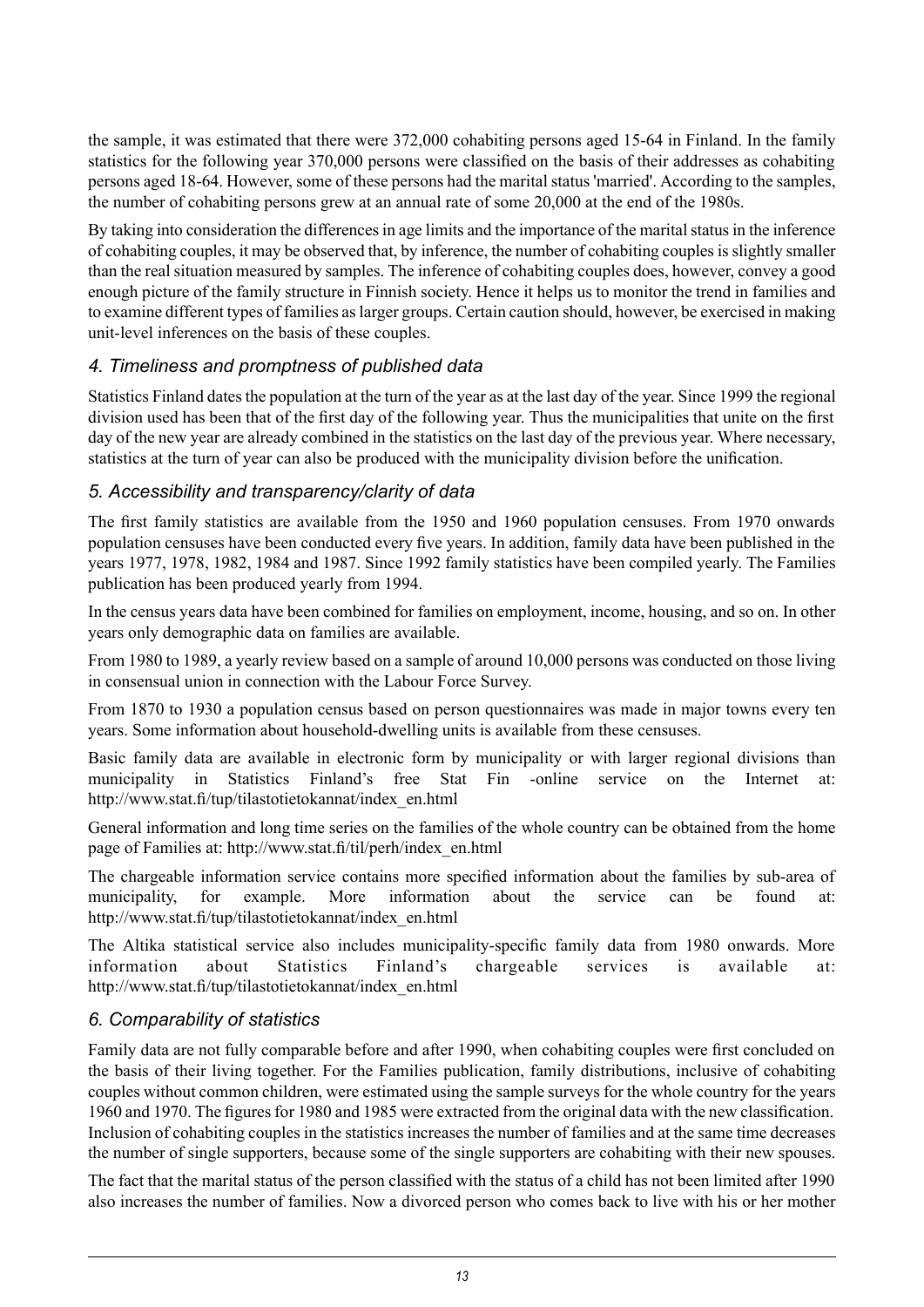forms a family with the mother, while earlier the mother and the child were recorded as being outside the family population.

# *7. Coherence and consistency/uniformity*

The figures of demographic family statistics differ somewhat from the family figures of population censuses. In these census statistics the concept is household-dwelling population, whereby the families whose dwellings do not fulfil the criteria for a dwelling are excluded from statistic on family.